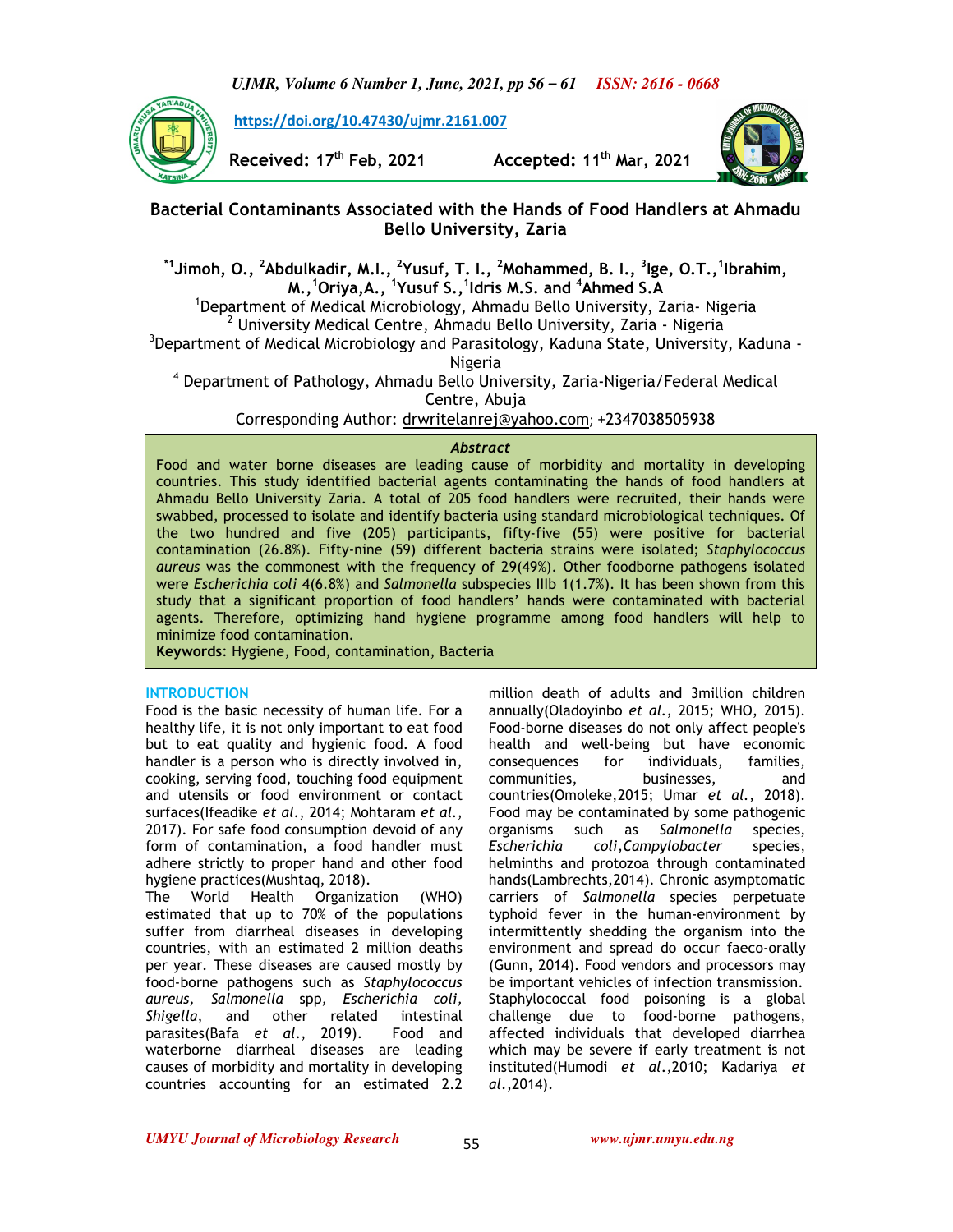Unhygienic food handlers remain the source of most reported food-borne outbreaks (Fiore, 2004;Asghar*et al.,* 2006).

Microbial transmission occurs through food, water, nails, and fingers that are contaminated with faeces (Havelaar *et al*., 2015). Food handlers that are chronic carriers and excrete bacteria may contaminate foods. Beneath the fingernail is a habitat for spreading pathogenic bacteria because it is an area where people hardly concentrate when performing hand hygiene (Mengist *et al*., 2018).

Although, in Ahmadu Bello University food handlers are screenedyearly for some foodborne pathogens, published research on the risk factors and bacterial contamination associated with the food handler's hand are scarce. This research aimed to contribute to the existing scarce informationon bacterial contaminants associated with the hands of food handlers at Ahmadu Bello University, Zariawith the hope of promoting adequate and effective hand hygiene practices among food handlers in tertiary educational institutions.

## **MATERIALS AND METHODS**

### **Study area**

The study was conducted at Ahmadu Bello University Zaria, a tertiary educational institution in Northwestern Nigeria. The University is cosmopolitan that accommodates students from within and outside Nigeria. Its environment comprises different food vendors from different ethnic groups in Nigeria.

## **Data collection**

 A structured interviewer-administered questionnaire was used to obtain demographic details (age, sex, marital status, educational status, and duration of food handling time).

### **Specimens collection and processing**

Palms and fingers of participants were swabbed with sterile swab stick that was moistened with sterile saline into the sterile container as inoculation was done within 1hour of collection **Bacteria Isolation and identification** 

The collected swabs were separately streaked on the prepared blood and McConkey agar plates and incubated at 37°C for 24 hours. Bacteria isolates were characterized using the colonies morphology, biochemical tests and gram staining technique. Gram-negative rods were identified by performing a series of biochemical tests such as Triple sugar iron agar (TSI), Urea, Citrate, Oxidase, and motility. Gram-positive cocci were also identified based on their Gram reaction, catalase, and coagulase

test results. Commercially available API Microbactkit (Oxoid) were used to further specify gram-negative bacilli.

### **Data analysis and Patient Confidentiality**

Personal identifiers were removed from the study files that are accessible to non-study personnel. Data analysis was done using Statistical Package for Social Science version 20. Univariate and bivariate analyses were conducted. The chi-square, Fisher's exact test were used to assess the unadjusted significance of associations between categorical variables. A p-value of 0.05 or less was considered statistically significant

### **RESULTS**

Total of 205 food handlers with the mean age of  $35.8 \pm 13.9$  years, and an age range of 17-72years participated in the study. The majority of the participants, 166(81%) were female, while 104(50.7%) were within age group 26- 50years. Larger proportion of 106(51.7%) were married with 26% among them without any formal education. Of these participants, a significant proportion of 99(48.3%) were Hausa ethnic groups followed by a combination of other minority ethnic groups (Table 1).

The majority of the participants 162(79%) were working as permanent staff/owners of the food outlet. Total of 69(33.7%) participants were working for a period of 1-5years while only 29(14.1%) have been working for 10years and above. Majority of the participants (189 "92.2 %") used pipe-borne water for cooking while 136(66.3%) of them use water closet as their toilet facility. Commonest vegetable consumed/handled by 68(33.2%) participants was carrot.Majority 199(97.1%) washes the carrot before being handled/consumed and also 184(89.8%) wash their hands before serving the food. About 153(74.6) knew that typhoid and cholera 171(83.4) can be transmitted through food while 105(51.2) knew hepatitis A and E as food-borne infection. The majority of the participants 152(74.1%) had previous training on food hygiene and 175(85.4) of them are still interested in having retraining (Table 2).

Of the 205 total participants, 55 were positive for bacterial contamination representing 26.8%. A total of 59 bacteria strains were isolated from those 55 participants. *Staphylococcus aureus* a gram-positive bacterium was the commonest organism isolated 29(49%). Other important bacteria isolates were *Escherichia coli* 4(6.8) and *Salmonella* subspecie1"1.7%" (Table 3).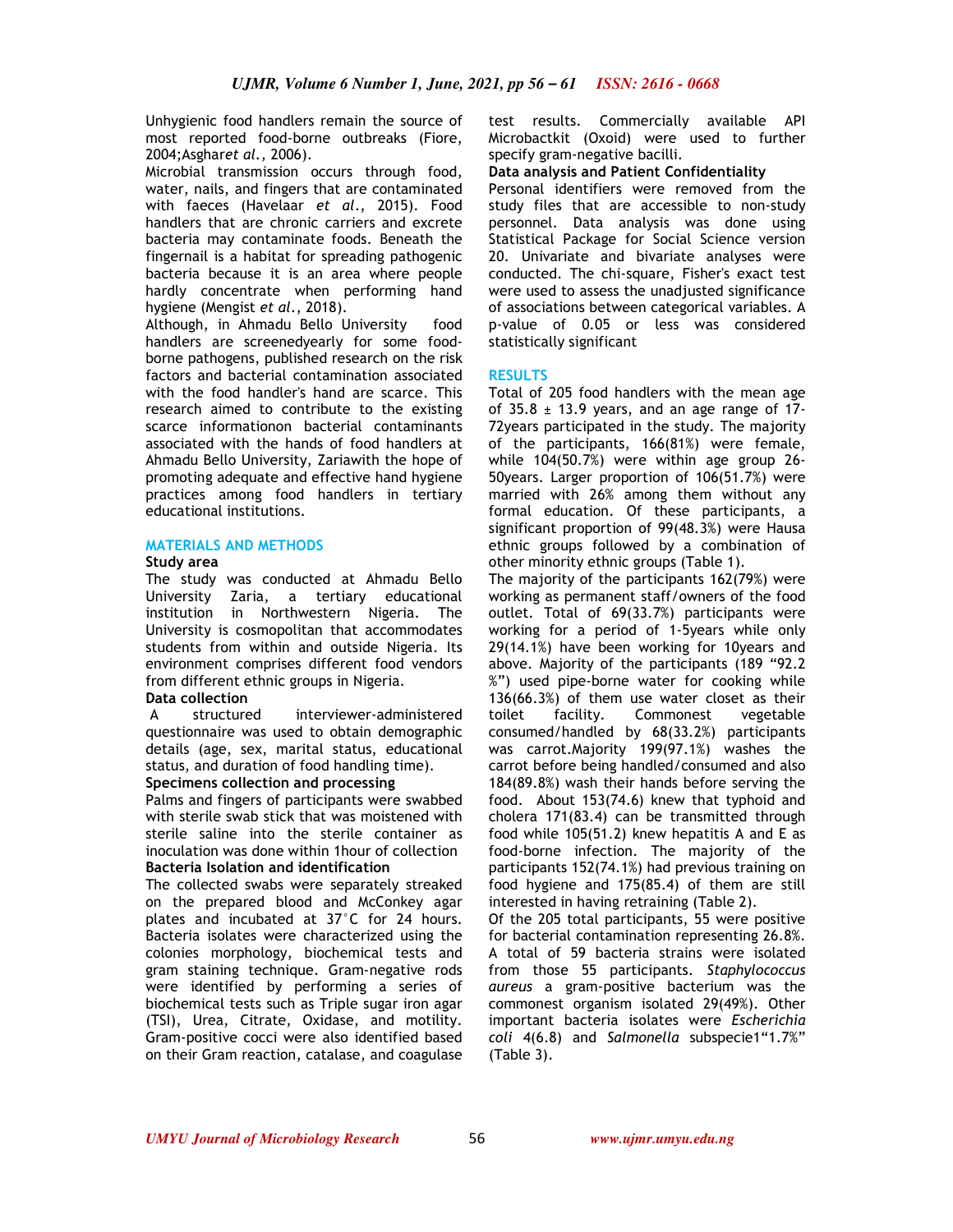Of all the factors examined, statistically significant association was observed between, age of the participants, types of vegetable,

washing vegetable before consumption, facemask usage during food preparation and bacterial contamination (p<0.05).

| Table1: Socio-demographic characteristics of food handlers at Ahmadu Bello University Zaria |                       |                |  |  |  |
|---------------------------------------------------------------------------------------------|-----------------------|----------------|--|--|--|
| Variable                                                                                    | Frequency $n = (205)$ | Percentage (%) |  |  |  |
| Sex                                                                                         |                       |                |  |  |  |
| Male                                                                                        | 39                    | 19.0           |  |  |  |
| Female                                                                                      | 166                   | 81.0           |  |  |  |
| Age                                                                                         |                       |                |  |  |  |
| $25$                                                                                        | 67                    | 32.7           |  |  |  |
| 26-50                                                                                       | 104                   | 50.7           |  |  |  |
| 51-75                                                                                       | 34                    | 16.6           |  |  |  |
| <b>Marital status</b>                                                                       |                       |                |  |  |  |
| Single                                                                                      | 69                    | 33.7           |  |  |  |
| Married                                                                                     | 106                   | 51.7           |  |  |  |
| Divorced                                                                                    | 30                    | 14.6           |  |  |  |
| <b>Educational status</b>                                                                   |                       |                |  |  |  |
| Primary                                                                                     | 44                    | 21.5           |  |  |  |
| Secondary                                                                                   | 79                    | 38.5           |  |  |  |
| Tertiary                                                                                    | 28                    | 13.7           |  |  |  |
| Others/none                                                                                 | 54                    | 26.3           |  |  |  |
| <b>Ethnicity</b>                                                                            |                       |                |  |  |  |
| Hausa                                                                                       | 99                    | 48.3           |  |  |  |
| Fulani                                                                                      | 22                    | 10.7           |  |  |  |
| Yoruba                                                                                      | 13                    | 6.3            |  |  |  |
| lgbo                                                                                        | 6                     | 2.9            |  |  |  |
| Others                                                                                      | 65                    | 31.7           |  |  |  |

| Table 2: Associated risk factors for food handlers at Ahmadu Bello University Zaria |              |                |  |  |  |  |
|-------------------------------------------------------------------------------------|--------------|----------------|--|--|--|--|
| <b>Risk factors</b>                                                                 | Frequency    | Percentage (%) |  |  |  |  |
| <b>Occupation/Staffing</b>                                                          |              |                |  |  |  |  |
| Permanent                                                                           | 162          | 79.0           |  |  |  |  |
| Casual                                                                              | 43           | 21.0           |  |  |  |  |
| Working experience (year)                                                           |              |                |  |  |  |  |
| $<$ 1                                                                               | 65           | 31.7           |  |  |  |  |
| $1 - 5$                                                                             | 69           | 33.7           |  |  |  |  |
| $6 - 10$                                                                            | 42           | 20.5           |  |  |  |  |
| $>10$                                                                               | 29           | 14.1           |  |  |  |  |
| <b>Water sources</b>                                                                |              |                |  |  |  |  |
| Tap water                                                                           | 189          | 92.2           |  |  |  |  |
| River/stream water                                                                  | $\mathbf{z}$ | 1.0            |  |  |  |  |
| Well water                                                                          | 6            | 2.9            |  |  |  |  |
| Others                                                                              | 8            | 3.9            |  |  |  |  |
| Type of toilet                                                                      |              |                |  |  |  |  |
| Water closet                                                                        | 136          | 66.3           |  |  |  |  |
| Pit latrine                                                                         | 61           | 29.8           |  |  |  |  |
| <b>Bush</b>                                                                         | $\mathbf{z}$ | 1.0            |  |  |  |  |
| <b>Others</b>                                                                       | 6            | 2.9            |  |  |  |  |
| Washing of vegetable before consumption                                             |              |                |  |  |  |  |
| Yes                                                                                 | 199          | 97.1           |  |  |  |  |
| <b>No</b>                                                                           | 6            | 2.9            |  |  |  |  |
| <b>Types of vegetables</b>                                                          |              |                |  |  |  |  |
| Carrot                                                                              | 68           |                |  |  |  |  |
| Cabbage                                                                             | 65           |                |  |  |  |  |
| Lettuce                                                                             | 42           |                |  |  |  |  |
| Tomatoes                                                                            | 27           |                |  |  |  |  |
| <b>Others</b>                                                                       | 3            |                |  |  |  |  |
| Washing of hands before serving food                                                |              |                |  |  |  |  |
| Yes                                                                                 | 184          | 89.8           |  |  |  |  |
| <b>No</b>                                                                           | 21           | 10.2           |  |  |  |  |
| Wearing a face mask when serving                                                    |              |                |  |  |  |  |
| Yes                                                                                 | 63           | 30.7           |  |  |  |  |
| No                                                                                  | 142          | 69.3           |  |  |  |  |

*UMYU Journal of Microbiology Research www.ujmr.umyu.edu.ng*

57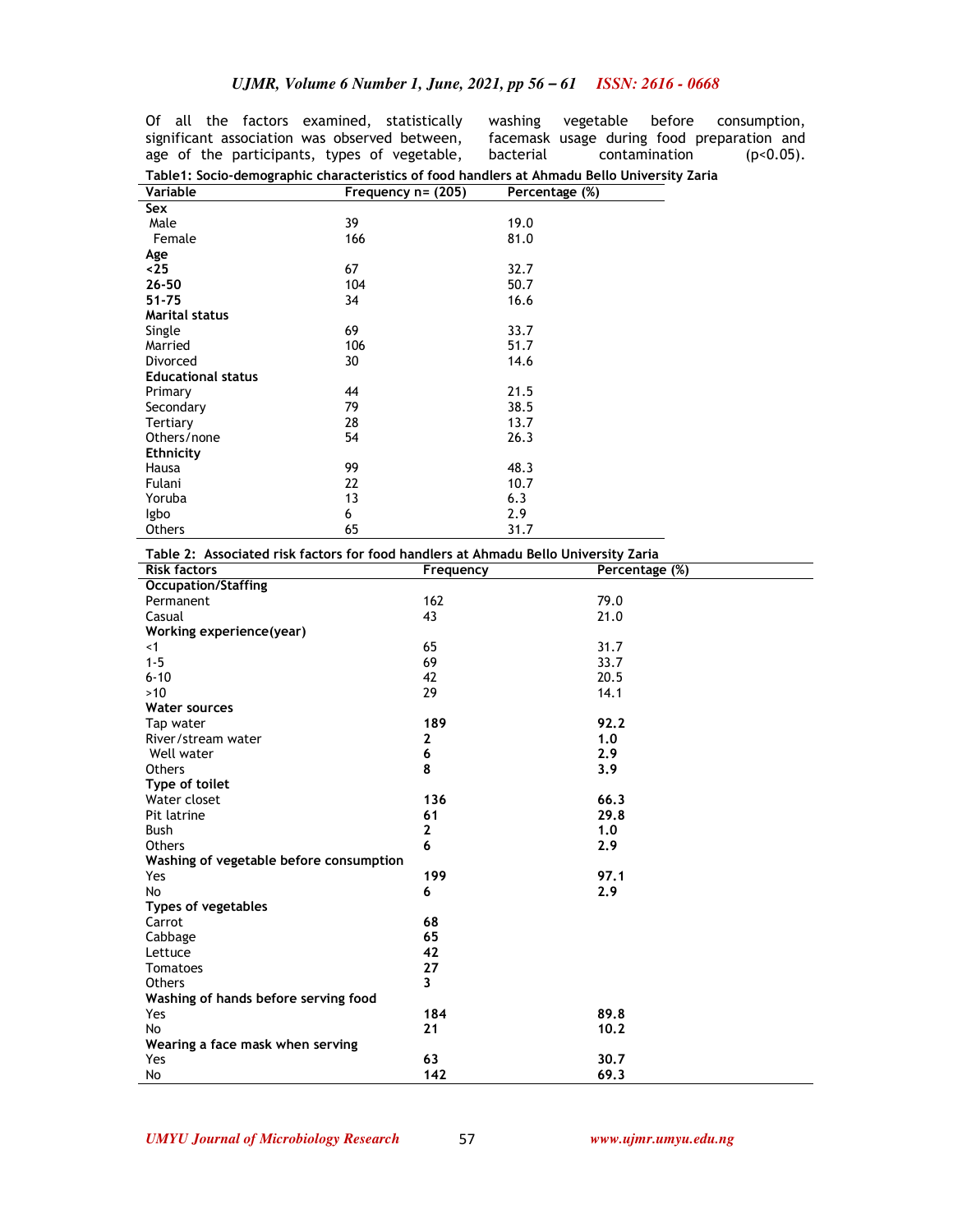| <b>Bacteria</b> isolates   | Frequency | Percentage |  |
|----------------------------|-----------|------------|--|
| Acinetobacter baummannii   |           | 5.1        |  |
| Acinetobacter iwoffii      |           | 11.9       |  |
| Acinetobacter haemolyticus |           | 1.7        |  |
| Citrobacter sakarzakii     |           | 1.7        |  |
| E. agglomerans             |           | 1.7        |  |
| Enterobacter cloacae       |           | 3.4        |  |
| Escherichia coli           |           | 6.8        |  |
| E. gergoviae               |           | 1.7        |  |
| K. pneumonia               |           | 8.5        |  |
| Klebsiellae ozoanae        |           | 1.7        |  |
| Morganella morganii        |           | 3.4        |  |
| Pseudomonas aeruginosa     |           | 1.7        |  |
| S. aureus                  | 29        | 49.0       |  |
| Salmonella subspecies IIIb |           | 1.7        |  |
| Total                      | 59        | 100        |  |

**Table 3: Bacteria isolated from food handlers at Ahmadu Bello University Zaria** 

**TABLE 4: Hand Contamination and Associated risk factors among the food handlers at Ahmadu Bello University Zaria** 

| <b>UIIIVEIJILY</b><br><b>Risk Factors</b> | <b>Hands Contamination</b> |           | P-value  |
|-------------------------------------------|----------------------------|-----------|----------|
|                                           | Presence                   | Absence   |          |
| Age(years)                                |                            |           |          |
| $\leq$ 25                                 | 11(16.4)                   | 56(83.66) | $0.011*$ |
| $26 - 50$                                 | 29(27.9)                   | 75(72.1)  |          |
| $51 - 75$                                 | 15(44.1)                   | 19(55.9)  |          |
| <b>Working Experience</b>                 |                            |           |          |
| <1 Year                                   | 21(32.3)                   | 44(67.7)  | 0.17     |
| 1-5 Years                                 | 12(17.4)                   | 57(82.6)  |          |
| 6-10 Years                                | 12(28.6)                   | 30(71.4)  |          |
| >10 Years                                 | 55(26.8)                   | 150(73.2) |          |
| <b>Educational Level</b>                  |                            |           |          |
| Primary                                   | 15(34.1)                   | 29(65.9)  | 0.09     |
| Secondary                                 | 17(21.5)                   | 62(78.5)  |          |
| Tertiary                                  | 4(14.3)                    | 24(85.7)  |          |
| <b>Others</b>                             | 19(35.2)                   | 35(64.8)  |          |
| <b>Types of Vegetable</b>                 |                            |           |          |
| Carrot                                    | 22(32.4)                   | 46(67.6)  | $0.03*$  |
| Cabbage                                   | 13(20.0)                   | 52(80.0)  |          |
| Lettuce                                   | 11(26.2)                   | 31(73.8)  |          |
| Tomatoes                                  | 6(22.2)                    | 21(77.8)  |          |
| <b>Others</b>                             | 3(100.0)                   | 0(0.0)    |          |
| <b>Washing Vegetable Before</b>           |                            |           |          |
| Consumption                               |                            |           |          |
| Yes                                       | 51(25.6)                   | 148(74.4) | $0.02*$  |
| No                                        | 4(80.0)                    | 1(20.0)   |          |
| <b>Others</b>                             | 0(0.0)                     | 1(100)    |          |
| <b>Washing Hands Before Serving</b>       |                            |           |          |
| Food                                      |                            |           |          |
| Yes                                       | 48(26.1)                   | 136(73.9) | 0.48     |
| No                                        | 7(33.3)                    | 14(66.7)  |          |
| <b>Face Mask Usage During</b>             |                            |           |          |
| <b>Preparation of Food</b>                |                            |           |          |
| Yes                                       | 10(16.1)                   | 52(83.9)  | $0.02*$  |
| <b>No</b>                                 | 45(31.5)                   | 98(68.5)  |          |
| Face Mask usage when Serving              |                            |           |          |
| Food                                      |                            |           |          |
| Yes                                       | 9(14.3)                    | 54(85.7)  | $0.01*$  |
| <b>No</b>                                 | 46(32.4)                   | 96(67.6)  |          |
| Typhoid being feco-orally                 |                            |           |          |
| transmitted                               |                            |           |          |
| Yes                                       | 32(22.9)                   | 118(77.1) | $0.03*$  |
|                                           |                            |           |          |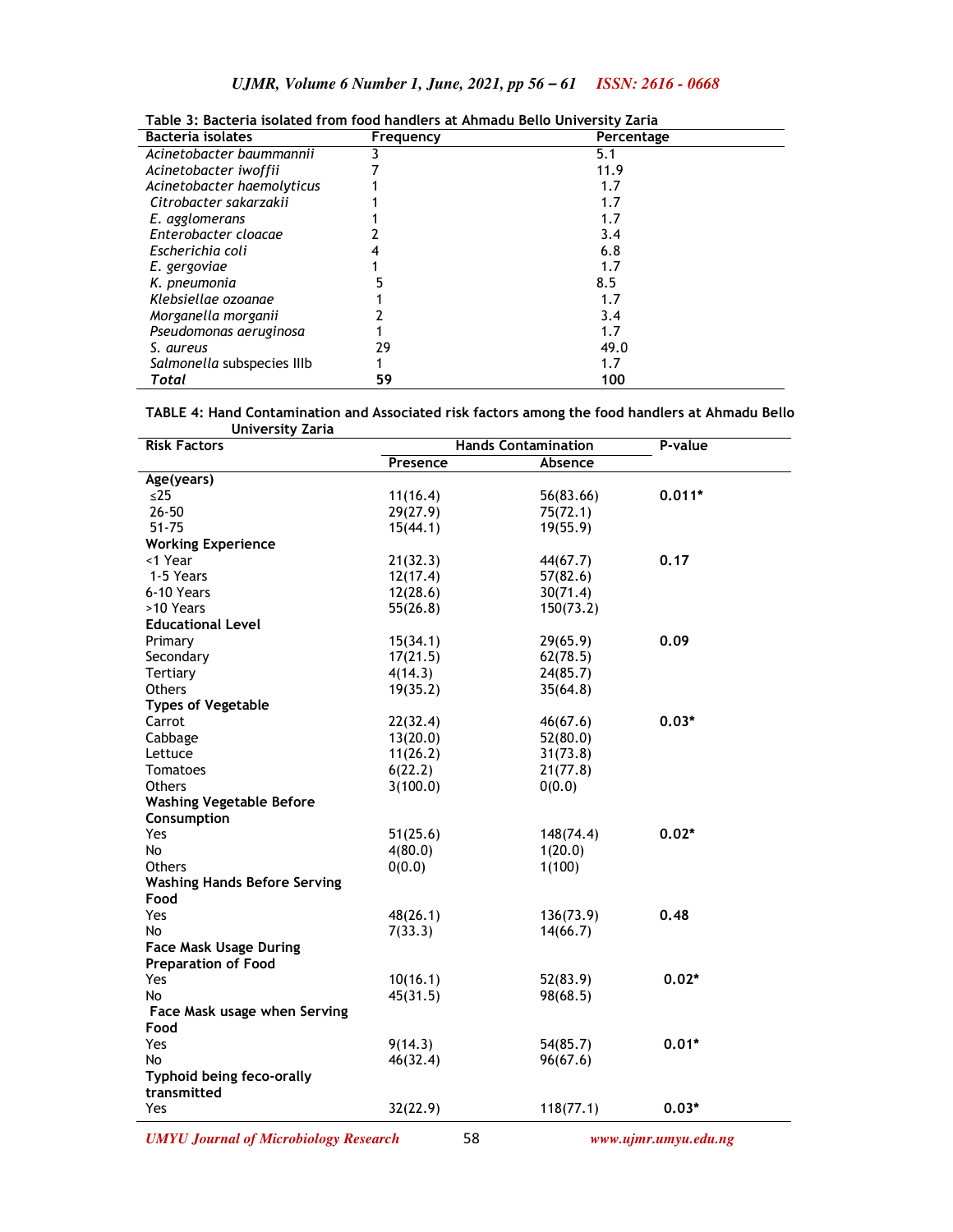### **DISCUSSION**

Food borne pathogens remained the leading cause of food borne diseases due to poor and faulty food handling and preparation processes (Clayton *et al.,*2002; Ifeadike *et al*., 2014). Food handlers are potential risk to the public health through microbial transmission (Fawzi*et al*., 2009).In this present research, the overall rate of palm of food handler's bacterial contamination was high 55(26.8%).However, it was lower than the findings of Jibrin *et al*. (2016) and Sylvia *et al.* (2015) who found 89% and 48% respectively. The work of Jibrin was done among food handlers in Kano city while that of Sylvia was done in managed food service in Uganda. In another similar research done among university cafeteria food handlers in Egypt by Assefa*et al*. (2015) a higher contamination rate of 49.6% in contrast to ours was also observed. The reason for this was because hand of the participants were rinse into a sterile polythene bag from where a loopful was inoculated into the culture media in comparison to this current research where sterile cotton wool swab was used for sample collection. Furthermore a significant proportion (74.7%) of food handlers that participate in this work have some form of formal education which might have accounted for the lower level of contamination which is agreement findings reported by Abeba *et al.,* 2018 in Ethiopia. Prabhu and Shah, (2014) reported that food handlers could pose a potential risk to food safety due to low level of education and hence may have little or no knowledge of the risk of microbial or chemical contamination of food or how to get rid of them. Overall findings have demonstrated poor hygiene practice by most of the food handlers working at Ahmadu Bello University Zaria.

*Staphylococcus aureus* was observed to be the most prevalent bacteria isolated from the swabbed hand of food handler's, this is not as surprising as it is an important widely reported cause of food poisoning globally (Argudin *et al*.,2010;Lima *et al*., 2013; Kadariya *et al*.,2014). This our finding is in agreement with previous *65.4% Staphylococcus aureus* reported by Mohtaram *et al.,* 2017 and with the finding of 71.8% by Humodi and Hatim, (2010) from Iran and Sudan respectively both reported *S. aureus*as the most common pathogen isolated from food handlers.High contamination rate observed here could be due to the fact that *S.aureus* as a pathogenic organism is also known as an important commensal of skin and mucous membrane of human. Nearly 50% healthy human may harbor it as a normal flora in their nasal cavity (Mohtaram *et al*., 2017)

therefore, healthy food handler may contaminate their hand or food environment when sneeze or cough directly on their hand or palm without adhering to proper hand hygiene. Food handler can easily contaminate food with *S. aureus* during food processing and serving causing food poisoning and attendant consequences on the sufferer.

Moreover, enteric pathogens such as *Escherichia coli, Klebsiella* species, *Enterobacter*speciesand other environmentally colonized Gram negative bacteria *Acinetobacter*species were also isolated from the food handlers that participated in this research. *Escherichia coli* is a normal commensal in the gastrointestinal tract of human though some strains such as Enteropathogenic, Enterohaemorrhagic, Enterotoxigenic*Escherichia coli* may cause acute diarrhea disease under certain condition in man (Lambrechts *et al.*,2014). However, it is not normally found in the hands, and the presence of *Escherichia coli* gives an indication of recent fecal contamination with enteric bacteria. *Escherichia coli* is considered one of the enteric pathogens capable of being transmitted by food handlers if hand hygiene is inadequate (Mengist *et al.*, 2018).

*Salmonella*sub-specie 3b isolated from one of the food handlers' hand showed that hand hygiene practice was grossly inadequate, as it is known that *Salmonellae* specie, is always pathogenic anytime it is isolated from human body. The organism could have colonized the participant's hand following inappropriate hand hygiene after visiting toilet and this has ability to cause outbreak of salmonellosis among students, lecturers and university community.

 Age was found to have a direct statistically significant association (p=0.01) with rate of bacterial contamination of food handlers' hand. This may be because as people are getting older they tend to have some ailments which may affect their urine and fecal continence and due to low energy they may not ensure adequate hand hygiene. Nevertheless, the result showed no statistically significant relationship between the duration of service and microbial contamination (p=0.2).

The result shows that only 63(30.7%) of the participants wear face mask during food preparation whereas vast majority do not wear. Microbial contamination was found to be higher among the food handlers who do not wear mask during food preparation. Furthermore, our result showed statistically significant association between wearing of face mask and microbial contamination (p= 0.01). This might be due to the fact that nasal cavity may be

*UMYU Journal of Microbiology Research www.ujmr.umyu.edu.ng*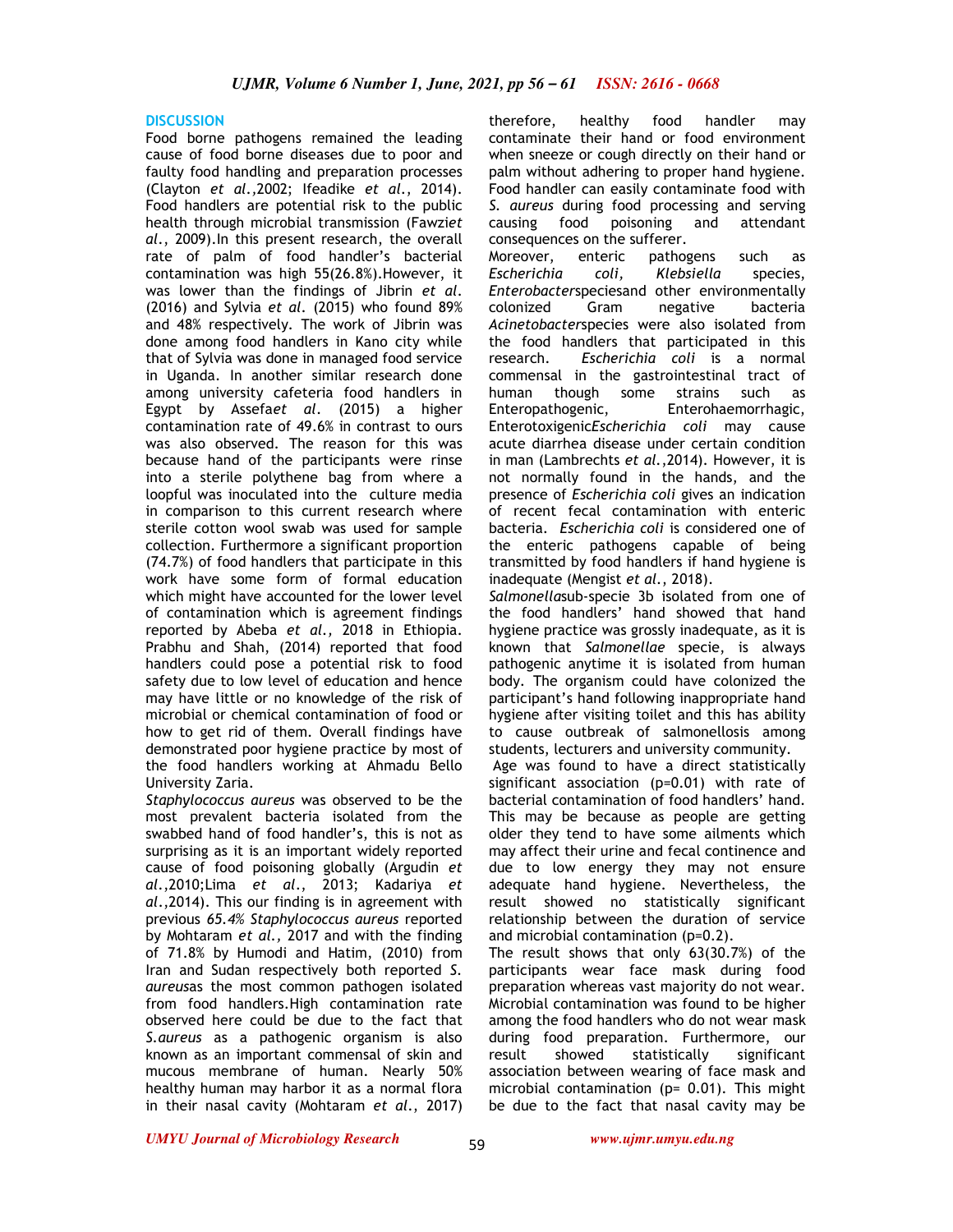colonized with bacteria such *Staphylococcus aureus* that can be contaminate hands, plates and serving utensils during coughing or sneezing. Hence, wearing face mask has ability to minimized contamination with nasal secretion and saliva.Consumption and washing of vegetables among the study participant was found to be statistically significant ( $p = 0.02$ ). This might be as a result of their education level and food safety and hygiene practices among the study participants.

## **CONCLUSION**

The finding revealed that 26.8% of food handlers' hands were colonized with bacterial pathogens such as *Staphylococcus aureus*, *Escherichia coli* and *Salmonella* subspecies IIIb which are capable of causing food and water

## **REFERENCES**

- Abeba, M., Getachew, M. and Alemayehu, R. (2018).Prevalence and antimicrobial susceptibility pattern of Salmonella and Shigella among food handlers in catering establishments at DebreMarkos University, Northwest Ethiopia. *International Journal of Infectious Diseases,*(75):74-79*.*
- Argudín, M. A., Mendoza, M. C. andRodicio, M., R. (2010).Food Poisoning and *Staphylococcus aureus* Enterotoxins*. Toxins* (2): 1751-1773
- Asghar, A., Zafar, T. and Momenah, A. (2006).Bacteriological and serological survey of infectious diseases among food handlers in Makkah.*Ann of Saudi Medicine*, *26*(2):141-144
- Assefa,T., Tasew, H., Wondafrash, B.and Beker, J. (2015). Assessment of Bacterial Hand Contamination and Associated Factors among Food-Handlers Working in the Student Cafeterias of Jimma University Main Campus, Jimma, South West Ethiopia.*Journal ofCommunity Medicine and Health education,(*5): 345. doi:10.4172/21610711.1000345
- Bafa, T. A., Sherif, E. M., Hantalo, A. H., and Woldeamanuel, G.G. (2019). Magnitude of enteropathogens and associated factors among apparently healthy food handlers at Wolkite University Student's Cafeteria, Southern Ethiopia.*Biomedical centre of research.*  Notes,(12):567
- Clayton, D. A., Griffith, D. J., Price, P. and Peters, A. C. (2002) Food handlers' beliefs and self reported practices.

borne disease. Our findings emphasized the role of food handlers' hand as a vehicle of foodborne bacterial pathogens transmission that could be a major source of food-borne disease outbreak in the institution. We hereby advocate for proper education and promotion of effective hand hygiene among food handlers in our educational institutions canteens and restaurants.

## **ACKNOWLEDGEMENT**

We wish to appreciate the members of staff of laboratory unit of University Medical Centre, Department of Medical Microbiology, Ahmadu Bello University Teaching Hospital Zaria – Nigeria and all the food handlers that participated in the study.

### **Conflict of Interest:**

There are no conflicts of interest

*International Journal of Environmental Health Research,* (12):2539.

- Fawzi, M., Gomaa, N. F. and Bakr, W. M. K. (2009).Assessment of handwashing facilities, personal hygiene, and the bacteriological quality of hand washers in some grocery and dairy shops in Alexandria, Egypt.*Journal of public health association*,(1 and 2): 72-93.
- Fiore, A. (2004). Hepatitis transmitted by food. *Clinical Infectious Disease,* 38:705–715- 30.
- Gunn, J. S., Marshall, J. M., Baker, S., Dongol, S., Charles, R. C., Ryan, E., T. (2014). Salmonella chronic carriage: epidemiology, diagnosis, and gallbladder persistence. *Trends Microbiology, 22*(11): 648–655
- Havelaar, A. H., Kirk, M. D., Torgerson, P. R., Gibb, H. J., Hald, T., Lake, R. J. (2015). World Health Organization Global Estimates and Regional Comparisons of the Burden of Foodborne Disease in 2010.*PLoS Medicine, 12*(12): e1001923. doi:10.1371/*Journal of public medicine* 1001923
- Humodi, A. S. and Hatim, H.H. (2010).Bacteriological and parasitological Assessment of food handlers in the Omdurman area of Sudan.*Journal of Microbiology and Immunology of infection*, (1):70-73
- Ifeadike, C.O., Ironkwe, O. C., Adogu, P. O. U. and Nnebue, C.C. (2014).Assessment of food hygiene practices of food handlers in the Federal capital territory of Nigeria. *Tropical Journal of Medical Research,* 17(1):10-5.

60